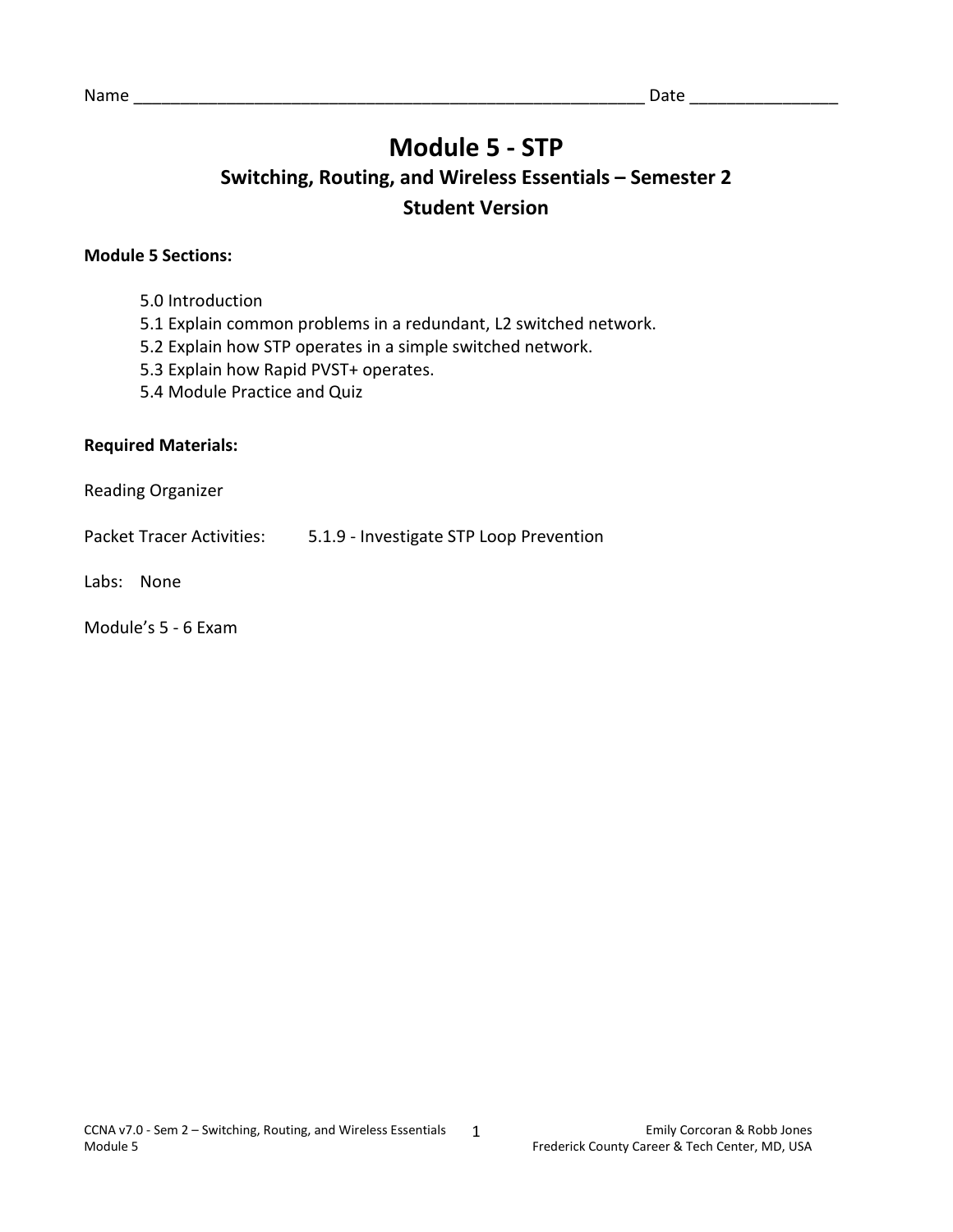## Page intentionally left blank.

2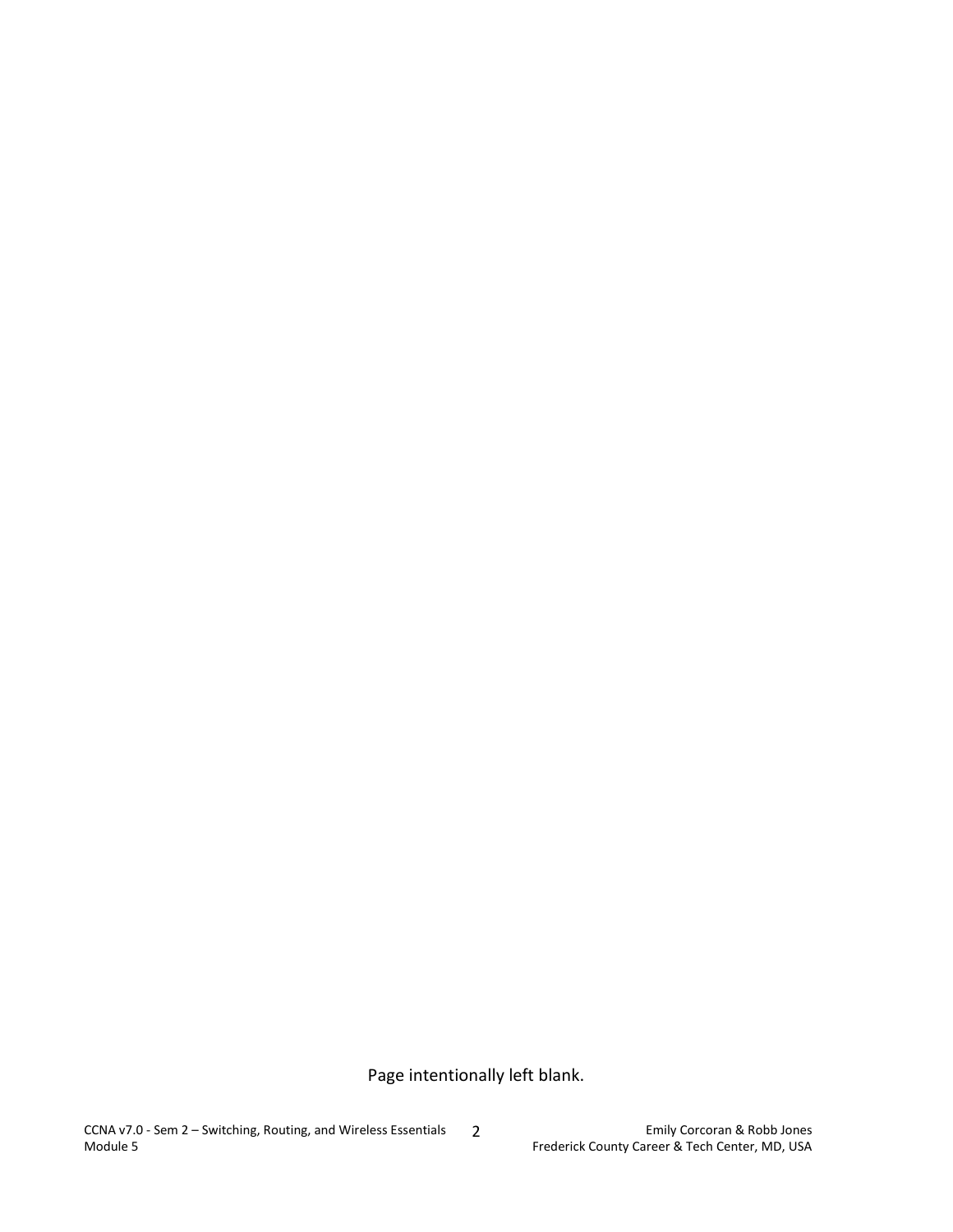Name\_\_\_\_\_\_\_\_\_\_\_\_\_\_\_\_\_\_\_\_\_\_\_\_\_\_\_\_\_\_\_\_\_\_\_\_\_\_\_\_\_\_\_\_\_\_\_\_\_\_\_\_\_\_\_\_\_\_ Date \_\_\_\_\_\_\_\_\_\_\_\_\_\_\_\_

## **Module 5 - STP Reading Organizer Student Version**

**Note**: The Reading Organizer has weighted scoring. Any question with the word **explain**, **define, or describe** in it is expected to have a longer answer and is worth two points each.

#### **After completion of this module, you should be able to:**

- Explain common problems in a redundant, L2 switched network.
- Explain how STP operates in a simple switched network.
- Explain how Rapid PVST+ operates.

### **5.0 Introduction**

1. A well-designed Layer 2 network will have **the same in the sand paths to ensure** that if one switch goes down, another path to a different switch is available to forward data.

2. What protocol is designed specifically to eliminate Layer 2 loops in your network?

## **5.1 Purpose of STP**

3. What does a loop in an Ethernet LAN cause?

4. Spanning Tree Protocol (STP) is a \_\_\_\_\_\_\_\_\_\_\_\_\_\_\_\_\_\_\_\_\_\_\_\_\_\_\_\_\_\_\_ network protocol that allows for while creating a loop-free Layer 2 topology.

5. What is the IEEE standard for STP?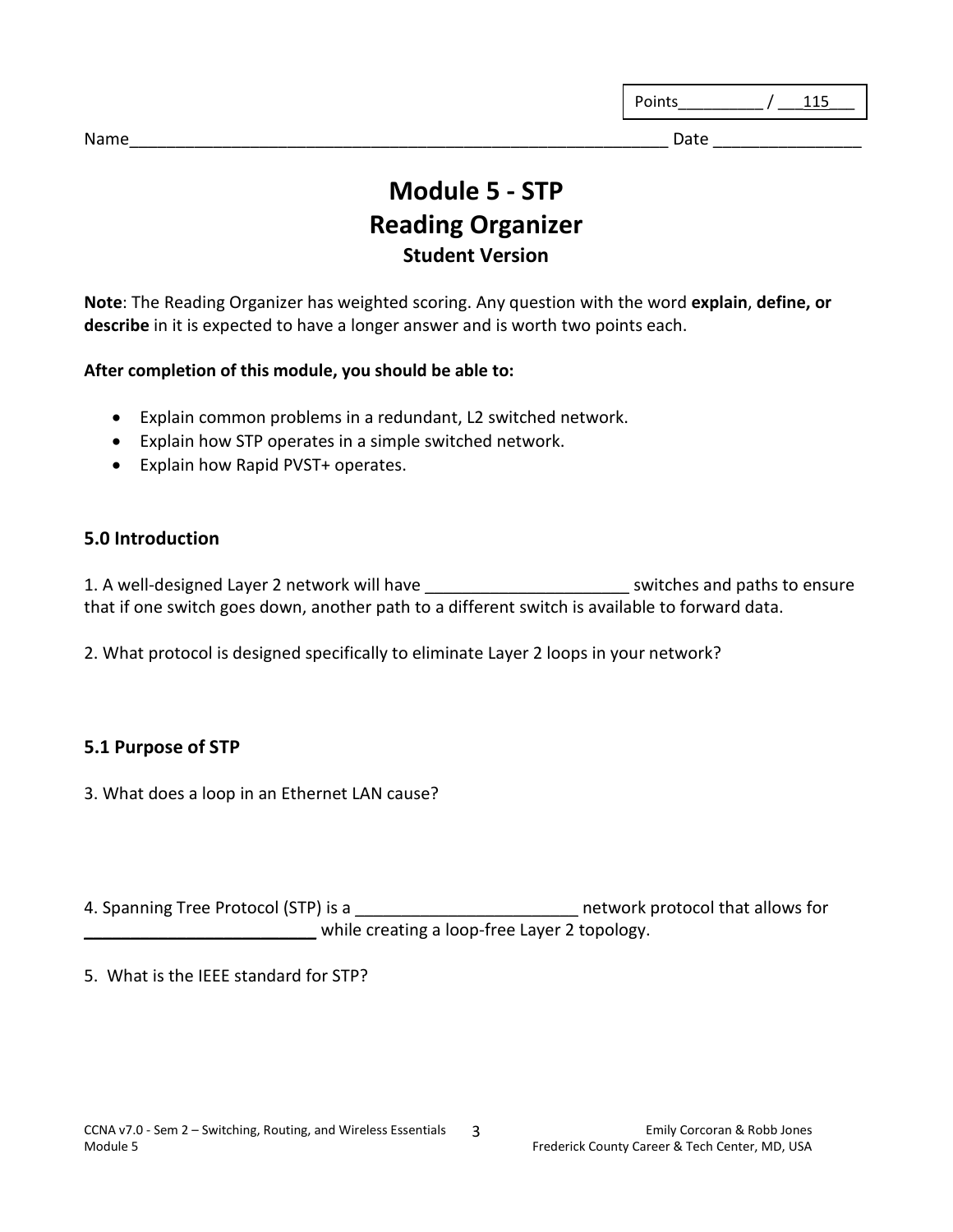6. Explain what path redundancy provides.

7. Describe what happens when multiple paths exist between two devices on an Ethernet network, and there is no spanning tree implementation on the switches.

8. List the problems that can occur if a Layer 2 loop is created.

- a. b. c.
- 9. What are the mechanisms IPv4 and IPv6 use on a layer 3 router to limit the number of times a layer 3 device can retransmit a packet?
	- a. IPv4 \_\_\_\_\_\_\_\_\_\_\_\_\_\_\_\_\_\_\_\_\_\_\_\_\_\_
	- $b. IPv6 -$

10. What was STP was specifically developed to do?

11. Without STP enabled, Layer 2 loops can form, causing \_\_\_\_\_\_\_\_\_\_\_\_\_\_\_\_\_\_\_\_\_\_\_ \_\_\_\_\_\_\_\_\_\_\_\_\_\_\_\_\_\_\_\_ and \_\_\_\_\_\_\_\_\_\_\_\_\_\_\_\_\_\_\_\_\_\_\_\_ frames to loop endlessly.

12. When a loop occurs what happens to the MAC address table on a switch?

13. Describe what an unknown unicast frame is?

14. Explain how you can stop a broadcast storm created by a routing loop?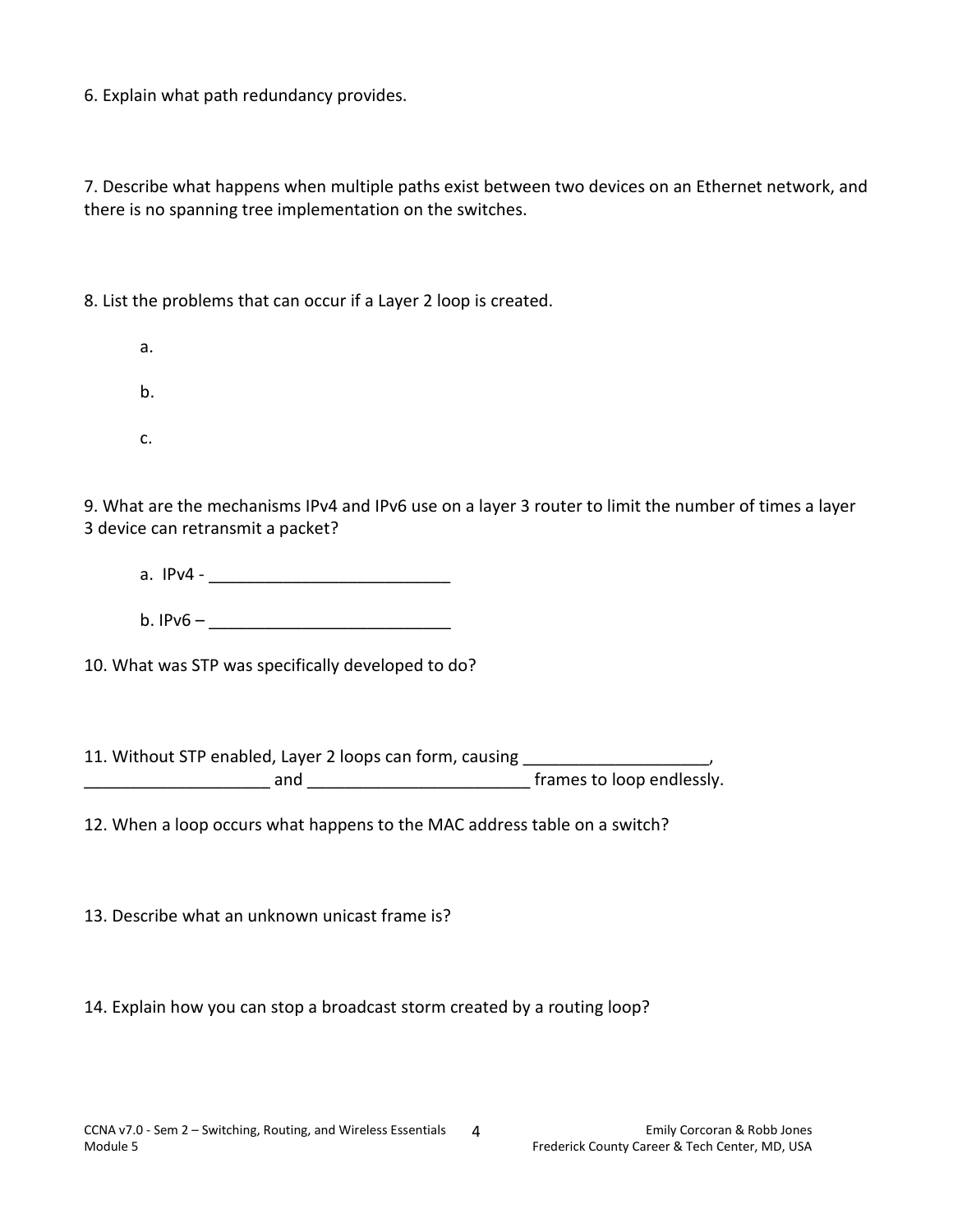15. Explain what a broadcast storm is.

16. What are two hardware issues that can create broadcast storms?

- a.
- b.

17. Is a host caught in a Layer 2 loop accessible to other hosts on the network?

18. Is spanning tree enable by default on Cisco switches?

17. The spanning tree algorithm begins by selecting a single \_\_\_\_\_\_\_\_\_\_\_\_\_\_\_\_\_\_\_.

18. STP prevents loops from occurring by configuring a loop-free path through the network using strategically placed \_\_\_\_\_\_\_\_\_\_\_\_\_\_\_\_\_\_\_\_\_\_\_\_\_\_\_\_\_\_ ports.

#### **5.2 STP Operations**

19. STP builds a loop-free topology in a four-step process. What are the four steps?

- a. b. c.
- d.

20. During STA and STP functions, switches use \_\_\_\_\_\_\_\_\_\_\_\_\_\_\_\_\_\_\_\_\_\_\_\_\_\_\_\_\_\_\_\_\_\_\_\_\_\_\_\_\_\_ to share information about themselves and their connections.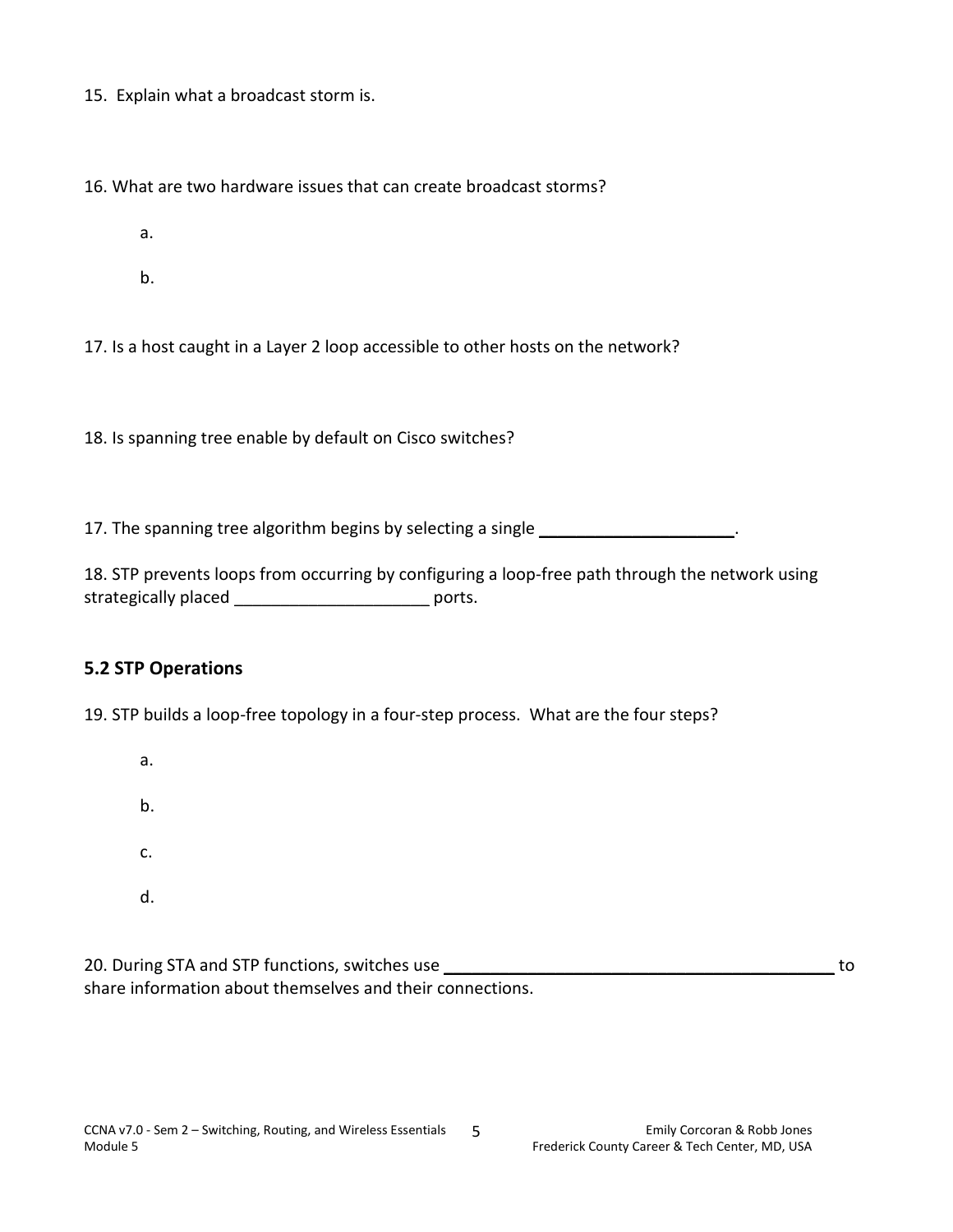#### 21. What are BPDUs used to elect?

| а. |  |  |  |
|----|--|--|--|
| b. |  |  |  |
| c. |  |  |  |
| d. |  |  |  |

22. List the three parts of the Bridge ID or BID and explain what they do.

| $a.$ $\overline{\phantom{a}}$                                                                                                           |  |
|-----------------------------------------------------------------------------------------------------------------------------------------|--|
|                                                                                                                                         |  |
|                                                                                                                                         |  |
|                                                                                                                                         |  |
|                                                                                                                                         |  |
|                                                                                                                                         |  |
| $C.$ $\qquad \qquad$                                                                                                                    |  |
|                                                                                                                                         |  |
|                                                                                                                                         |  |
| 23. The STA designates a 23. The STA designates a 23. The STA designates a 23. The STA designates a<br>point for all path calculations. |  |
| 24. Switches exchange BPDUs to build the loop-free topology beginning with selecting the                                                |  |
| 25. After a switch boots, it begins to send out BPDU frames every ____________________seconds.                                          |  |
| 26. Which switch will become the root bridge?                                                                                           |  |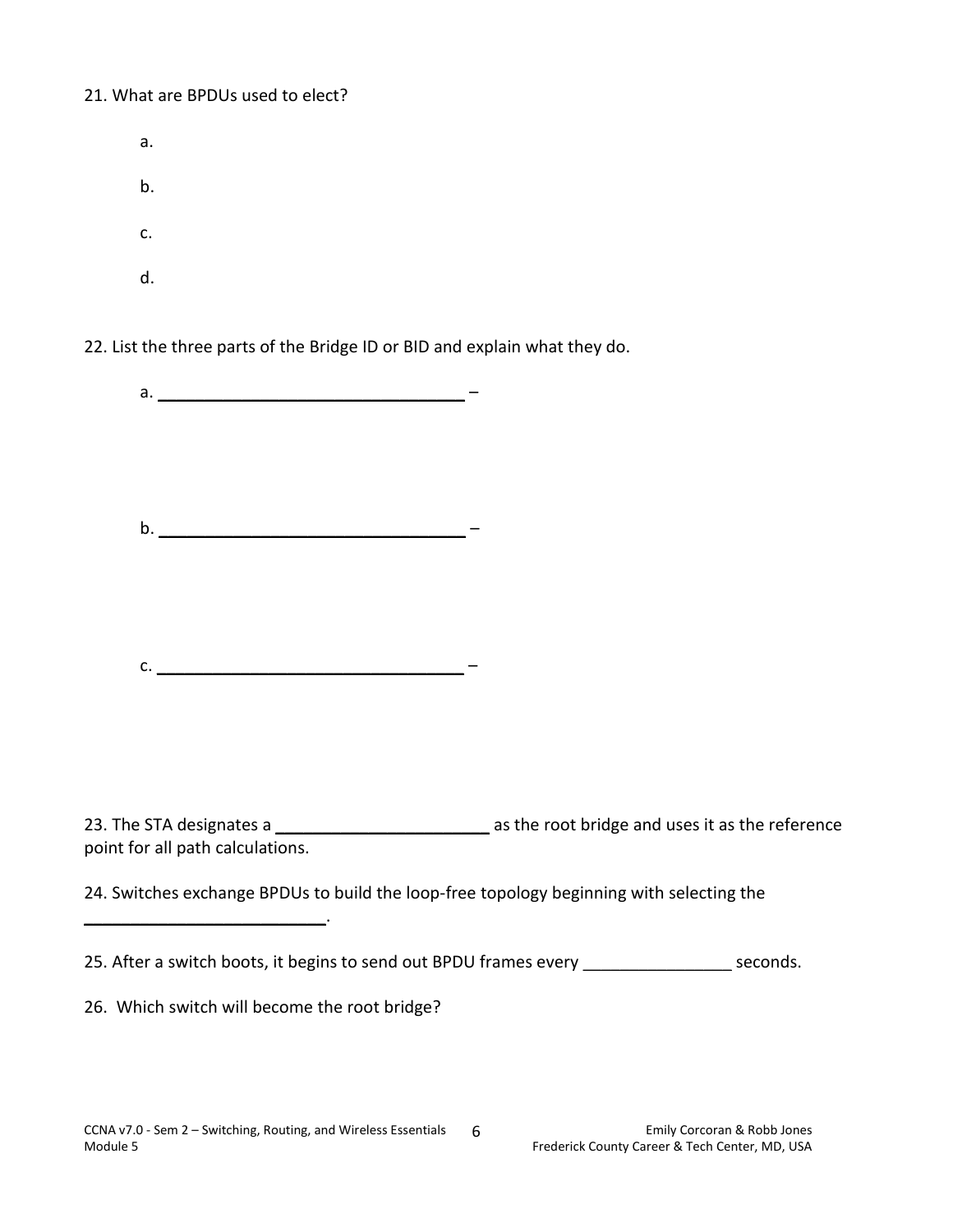27. The default BID is 32768, it is possible for two or more switches to have the same priority. In this scenario, where the priorities are the same, how is the root bridge decided?

28. What is recommended to ensure that the root bridge decision best meets network requirements?

29. How is the STA path information, known as the internal root path cost, determined?

30. What is the root path cost.?

31. Cisco switches by default use the values as defined by the \_\_\_\_\_\_\_\_\_\_\_\_\_\_\_\_\_\_\_ standard, also known as the short path cost, for both STP and RSTP.

32. Explain what the root port is.

33. Paths with the lowest cost become \_\_\_\_\_\_\_\_\_\_\_\_\_\_\_\_\_\_\_\_\_\_\_\_\_\_\_, and all other redundant paths are  $\_\_$ 

34. Every segment between two switches will have one designated port. Explain what the designated port is.

35. What happens to a port that is not a root port or a designated port?

36. If one end of a segment is a root port, then the other end is a \_\_\_\_\_\_\_\_\_\_\_\_\_\_\_\_\_\_\_\_\_\_\_\_\_\_\_\_\_\_.

37. If a port is not a root port or a designated port, then it becomes an alternate (or backup) port. What state are alternate ports and backup ports placed in?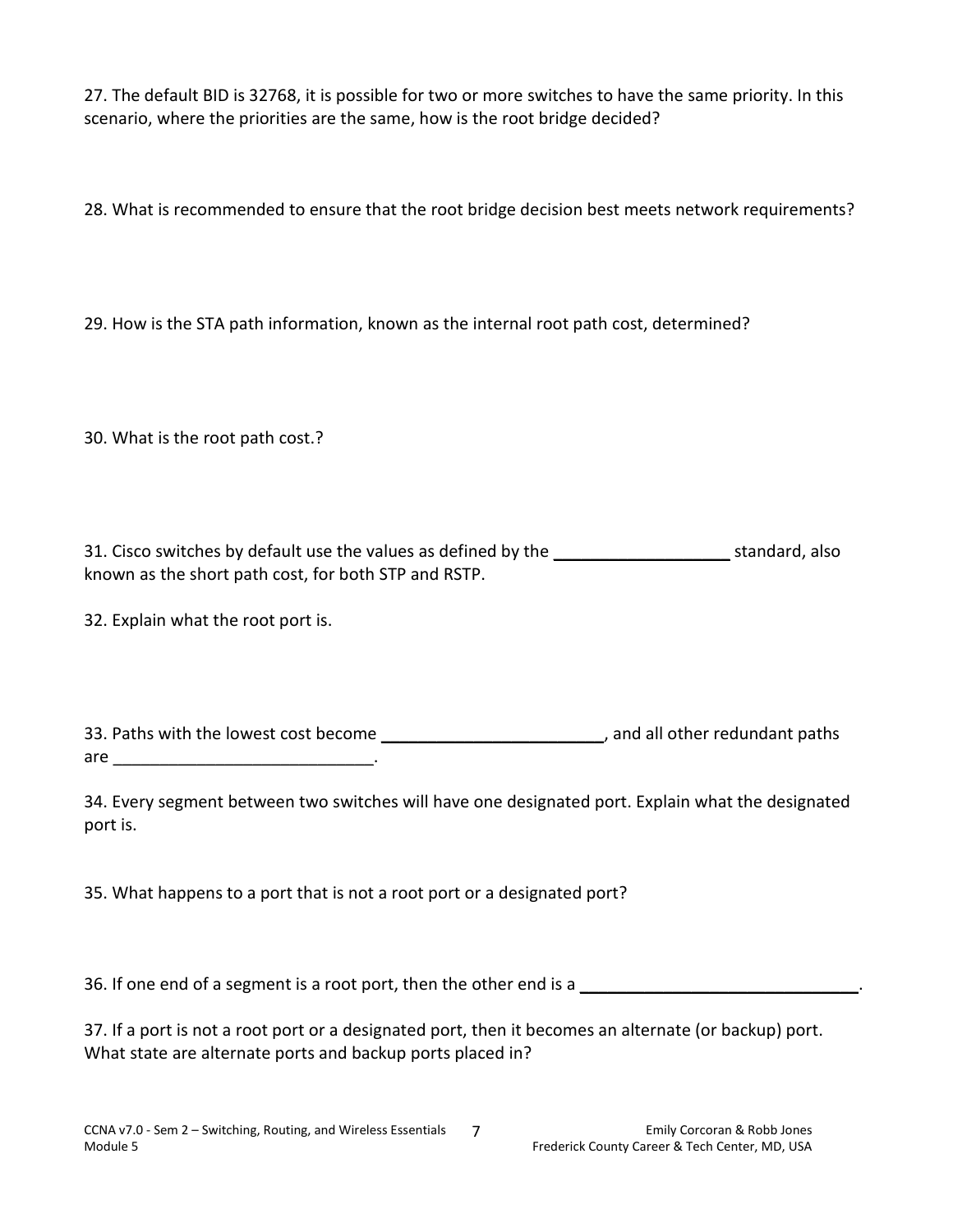38. What criteria does a switch use to designate a root port when the switch has multiple equal-cost paths to the root bridge?

- a.
- b.
- 
- c.

39. STP convergence requires three timers. List and explain each.

a. \_\_\_\_\_\_\_\_\_\_\_\_\_\_\_\_\_\_\_\_\_\_\_\_\_\_\_\_\_\_\_\_\_ –

b. \_\_\_\_\_\_\_\_\_\_\_\_\_\_\_\_\_\_\_\_\_\_\_\_\_\_\_\_\_\_\_\_\_ –

c.  $\frac{1}{2}$  –

40. List and define the five STP port states.

a. \_\_\_\_\_\_\_\_\_\_\_\_\_\_\_\_\_\_\_\_\_\_\_\_\_\_\_\_\_\_\_\_\_ –

b. \_\_\_\_\_\_\_\_\_\_\_\_\_\_\_\_\_\_\_\_\_\_\_\_\_\_\_\_\_\_\_\_\_ –

8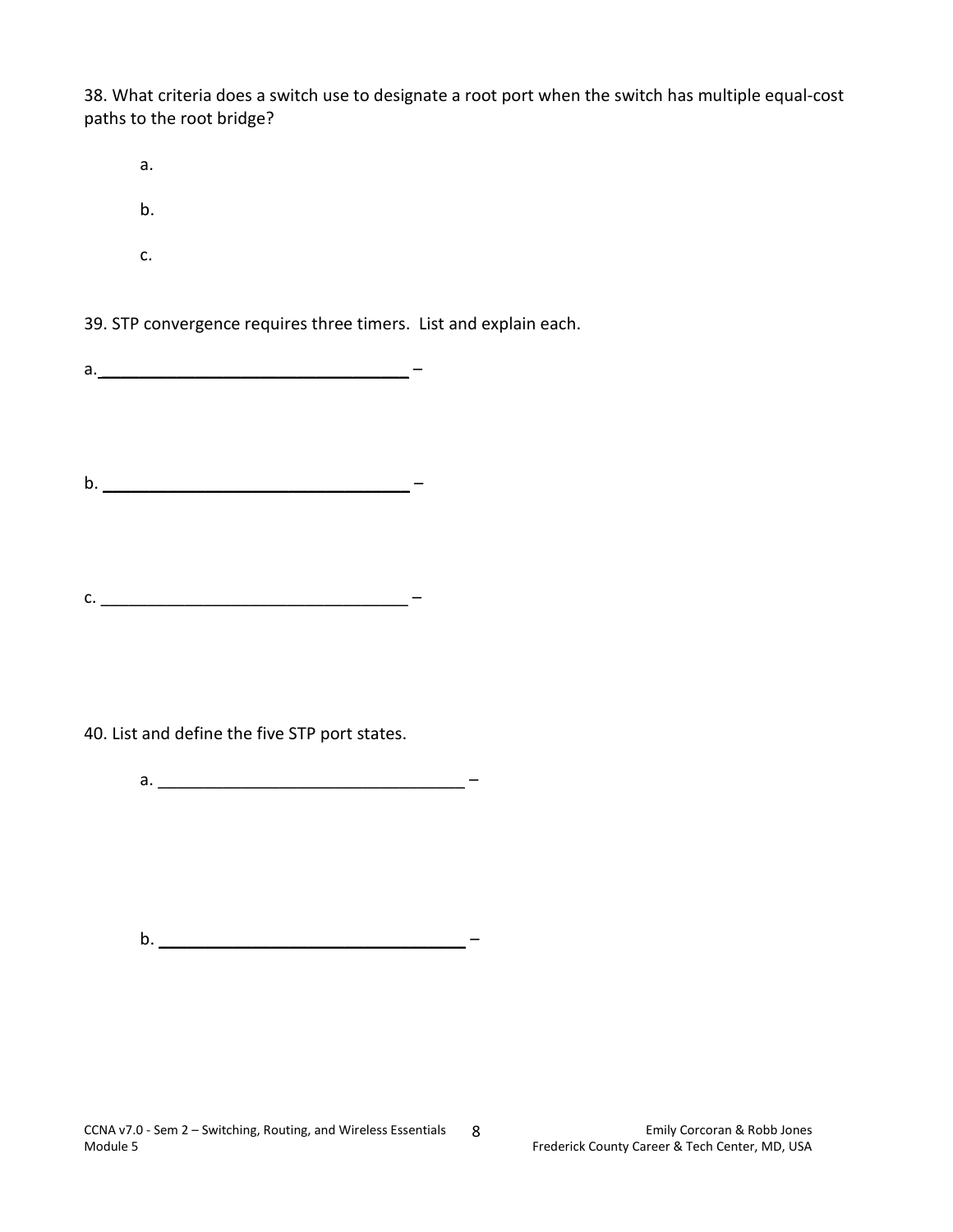| C. |  |  |  |
|----|--|--|--|
|    |  |  |  |
|    |  |  |  |
|    |  |  |  |
|    |  |  |  |
|    |  |  |  |
|    |  |  |  |
|    |  |  |  |
|    |  |  |  |
|    |  |  |  |
|    |  |  |  |
|    |  |  |  |
|    |  |  |  |
|    |  |  |  |
|    |  |  |  |
|    |  |  |  |
|    |  |  |  |
|    |  |  |  |

e. \_\_\_\_\_\_\_\_\_\_\_\_\_\_\_\_\_\_\_\_\_\_\_\_\_\_\_\_\_\_\_\_\_ –

41. Fill in the operational details of each port state.

| <b>Port State</b> | <b>BPDU</b> | <b>MAC Address</b><br><b>Table</b> | <b>Forwarding Data Frames</b> |
|-------------------|-------------|------------------------------------|-------------------------------|
| <b>Blocking</b>   |             |                                    |                               |
| Listening         |             |                                    |                               |
| Learning          |             |                                    |                               |
| Forwarding        |             |                                    |                               |
| Disabled          |             |                                    |                               |

42. Explain how Per-VLAN Spanning Tree (PVST) is different than STP.

Frederick County Career & Tech Center, MD, USA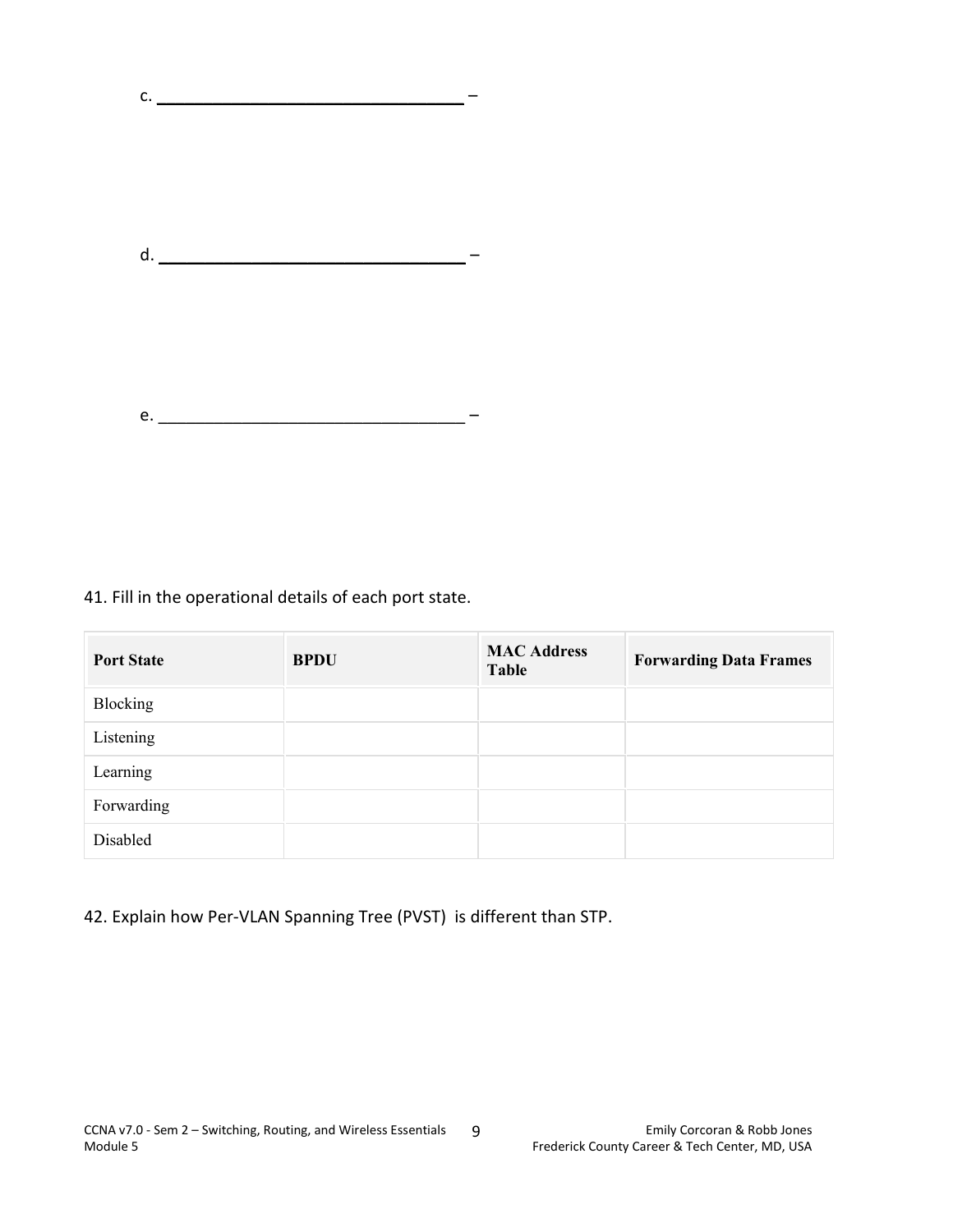### **5.3 Evolution of STP**

43. Cisco switches running IOS 15.0 or later, run \_\_\_\_\_\_\_\_\_\_\_\_\_\_\_\_\_\_\_\_\_\_\_\_\_\_\_\_\_\_ by default.

44. \_\_\_\_\_\_\_\_\_\_\_\_\_\_\_\_\_\_\_\_\_\_\_ supersedes the original \_\_\_\_\_\_\_\_\_\_\_\_\_\_\_\_\_\_\_\_ while retaining backward compatibility.

45. What is the primary difference between RSTP and STP?

46. Rapid PVST+ is the Cisco implementation of RSTP on a per-VLAN basis. With Rapid PVST+ an independent instance of RSTP runs for each **container and the container of RSTP** runs for each and the container

47. Write in the correct port states for STP and RSTP.



48. What is the delay in seconds after a switch starts up for the listening and learning states?

a. Listening –

b. Learning –

c. Total Delay –

49. Which protocol can you use to avoid the listening and learning delay?